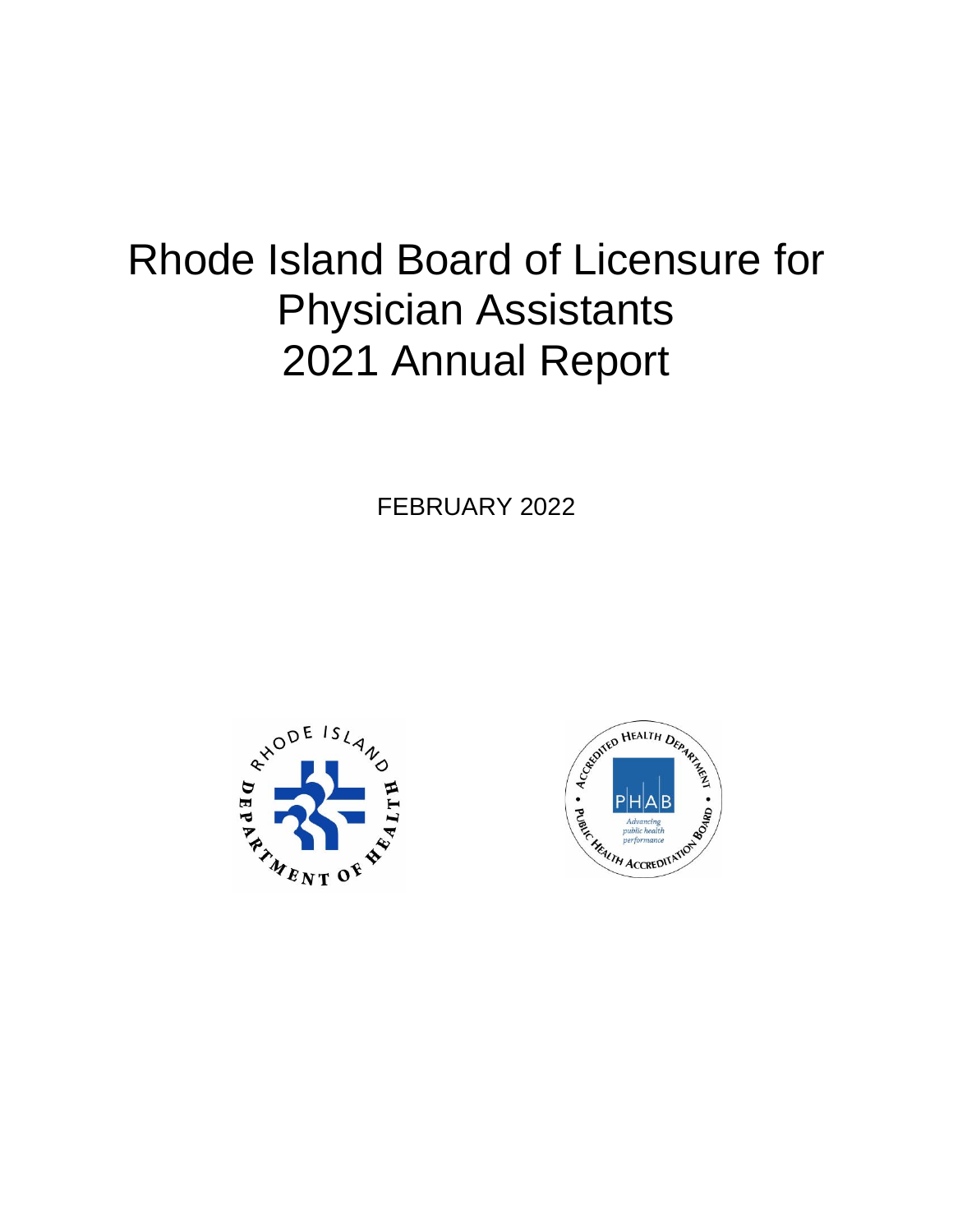#### **Introduction**

The United States continues to find itself in a syndemic, where the interaction of the pandemic, overdose crisis, behavioral health crisis, in the context of a nation struggling with addressing systemic racism continues to deeply affect all aspects of all of our lives.

The pandemic continues to define many aspects of life in Rhode Island including healthcare. As Rhode Island approaches 2 years of the pandemic, every aspect of health care has been affected. Although safe and effective vaccines have been in place for over a year and widely available since April 25<sup>th</sup>, 2021, the vaccine uptake has been less than needed to quell the pandemic. As the Board of Licensure of Physician Assistants (Board) continues to navigate its mission to protect the public and ensure high professional standards, it does so in the overwhelming shadow of the impact of the pandemic.

In spite of working under extraordinary conditions, the Board only had to cancel its October meeting in 2021. Staffing continues to be an issue for the Board as continued erosion of funding has challenged extant staff with increased workload and diminishing resources. The staffing issues in 2021 were exacerbated by increased by staff turnover in licensing as this position is a "temporary position" and has been so the last 7 years.

The efforts of licensing Boards are often unnoticed and perhaps more so during a pandemic, yet licensing Physician Assistants was more important than ever, as hospitals, ambulatory care centers and other physician services struggled to find qualified staff. Assurance of a competent workforce is one the 10 essential public health services recognized by the Centers for Disease Control and Prevention (CDC)<sup>i</sup>. Board members possess unique technical expertise and function within a Just Culture as they exercise this duty.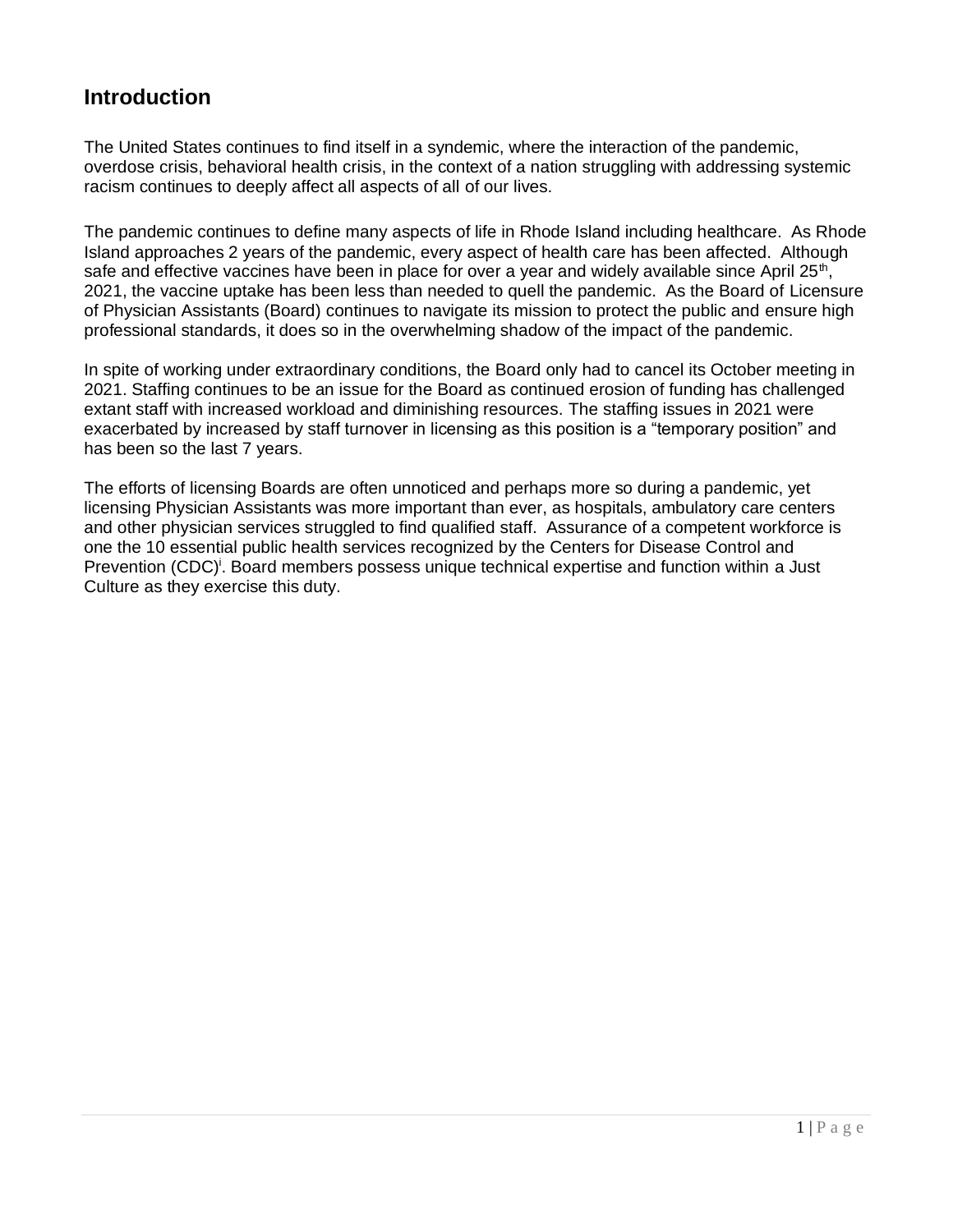The mission of the Board is to protect the public through enforcement of standards for medical licensure and ongoing clinical competence. The Board has seven members—three of whom are physician assistants (PA), two are physicians, and two who are members of the public who are not physicians. Board members receive no compensation of any type for their hours of service annually.

| <b>PA Board Members</b> |                                      |  |  |  |
|-------------------------|--------------------------------------|--|--|--|
| Aleko Kimbouris PA-C    | PA member                            |  |  |  |
| Victoria Miller PA-C    | PA member                            |  |  |  |
| Philip Zingale PA-C     | PA member                            |  |  |  |
| <b>Guy Nicastri MD</b>  | Physician member                     |  |  |  |
| <b>Victor Pinkes MD</b> | Physician member                     |  |  |  |
| James Carney            | Representative of the General Public |  |  |  |
| <b>Rosemary Sheets</b>  | Representative of the General Public |  |  |  |

There were no changes in Board membership in 2021.

The Board met January 12<sup>th</sup>, April 13<sup>th</sup>, July 13<sup>th</sup>, September 1<sup>st</sup> and December 7<sup>th</sup>, 2021, Via Zoom and at RIDOH. Any member of the public can attend the open session.

The Board is housed entirely within RIDOH and is staffed by RIDOH employees who divide their time to effectively ensure the Board has the resources it needs to function at the highest level.

| <b>RIDOH Staff</b>         |                                     |  |  |
|----------------------------|-------------------------------------|--|--|
| James V. McDonald, MD, MPH | <b>Chief Administrative Officer</b> |  |  |
| Bruce Todesco, Esq.        | Senior Legal Counsel                |  |  |
| Jessica DeSanto            | <b>Board Manager</b>                |  |  |
| Linda Julian               | <b>Board Investigator</b>           |  |  |
| <b>Shannon Sullivan</b>    | <b>Licensing Officer</b>            |  |  |

The Board staff thanks Lauren Dixon-Lasso for her 30 years of service to the Board as she departed for other opportunities at RIDOH. The Board staff extends its thanks to Morgan Goulet who left RIDOH in November 2021. The Board staff also extends its gratitude to Alexandra Bernard and Ryan Clark who each served as a Licensing Aide this year.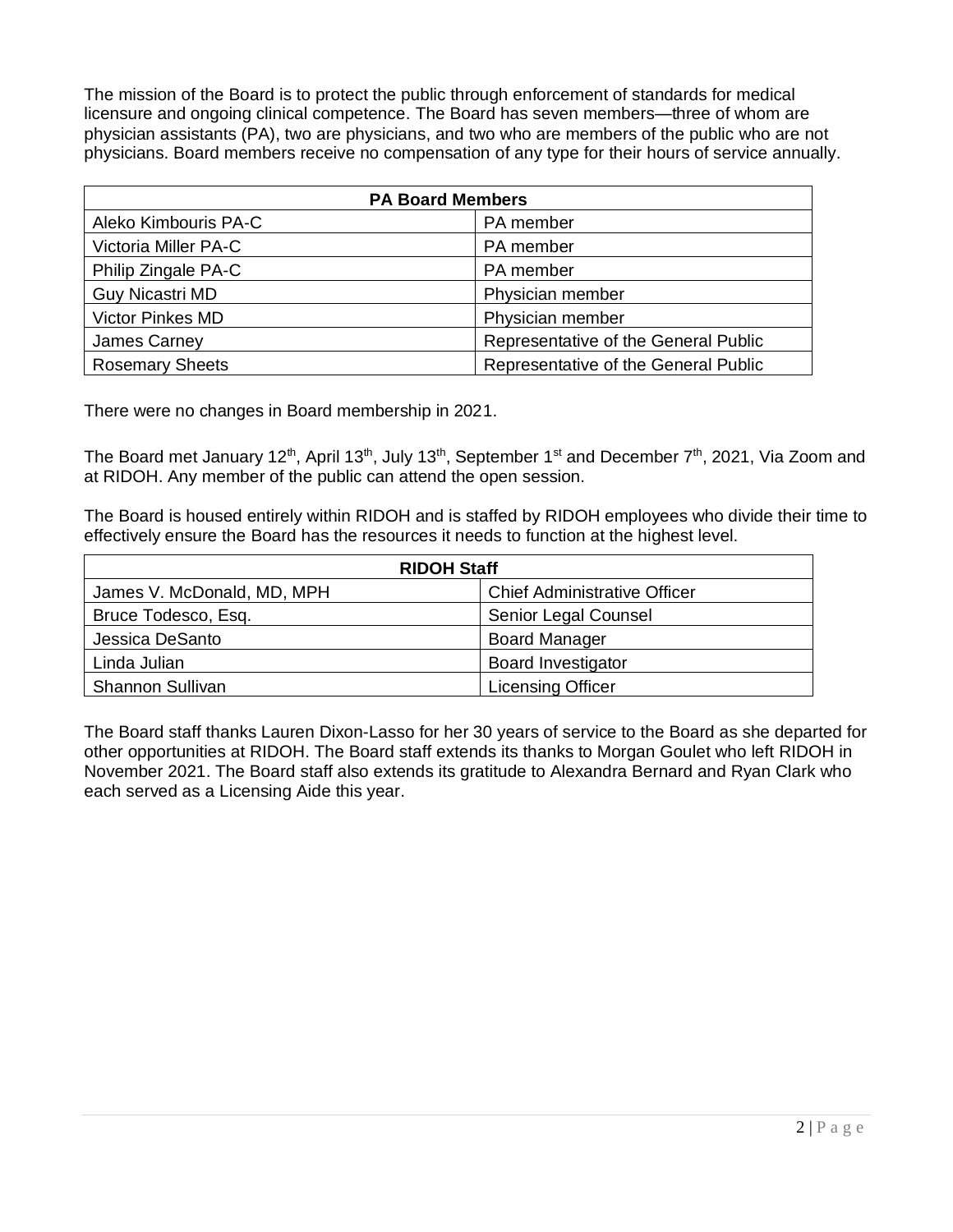# **Licensing**

Licensing of PAs by examination or by endorsement represents one of the essential functions of the PA Board. Ensuring that PAs who are allowed to practice medicine in Rhode Island are competent, ethical, and professional is critical to the licensing process.

| <b>Physician Assistant Licensing</b>                                                           |      |      |      |      |  |
|------------------------------------------------------------------------------------------------|------|------|------|------|--|
|                                                                                                | 2018 | 2019 | 2020 | 2021 |  |
| Licenses issued                                                                                | 88   | 98   | 101  | 217  |  |
| License applications withdrawn                                                                 |      | O    |      |      |  |
| License applications denied                                                                    |      | 0    |      |      |  |
| Average number of days to receive<br>license                                                   | 16   | 17   | 16   | 24   |  |
| Percentage of licenses approved in<br>less than three days after receipt of<br>final documents | 100% | 100% | 100% | 100% |  |

| <b>Physician Assistant Licenses, By Type</b>                              |                     |                     |                     |  |  |
|---------------------------------------------------------------------------|---------------------|---------------------|---------------------|--|--|
|                                                                           | As of<br>12/31/2019 | As of<br>12/31/2020 | As of<br>12/31/2021 |  |  |
| <b>Physician Assistant</b>                                                | 627                 | 737                 | 754                 |  |  |
| Physician Assistant with a<br><b>Controlled Substance</b><br>Registration | 547                 | 625                 | 659                 |  |  |

#### **Just Culture**

The Board continues its framework of Just Culture originally adopted in September of 2019 embracing the RIDOH values of equity and justice.

#### **Rules and Regulations for Licensure of Physician Assistants**

There were changes to the Rules and Regulations for PAs in 2021; however, these changes are effective on January 4, 2022.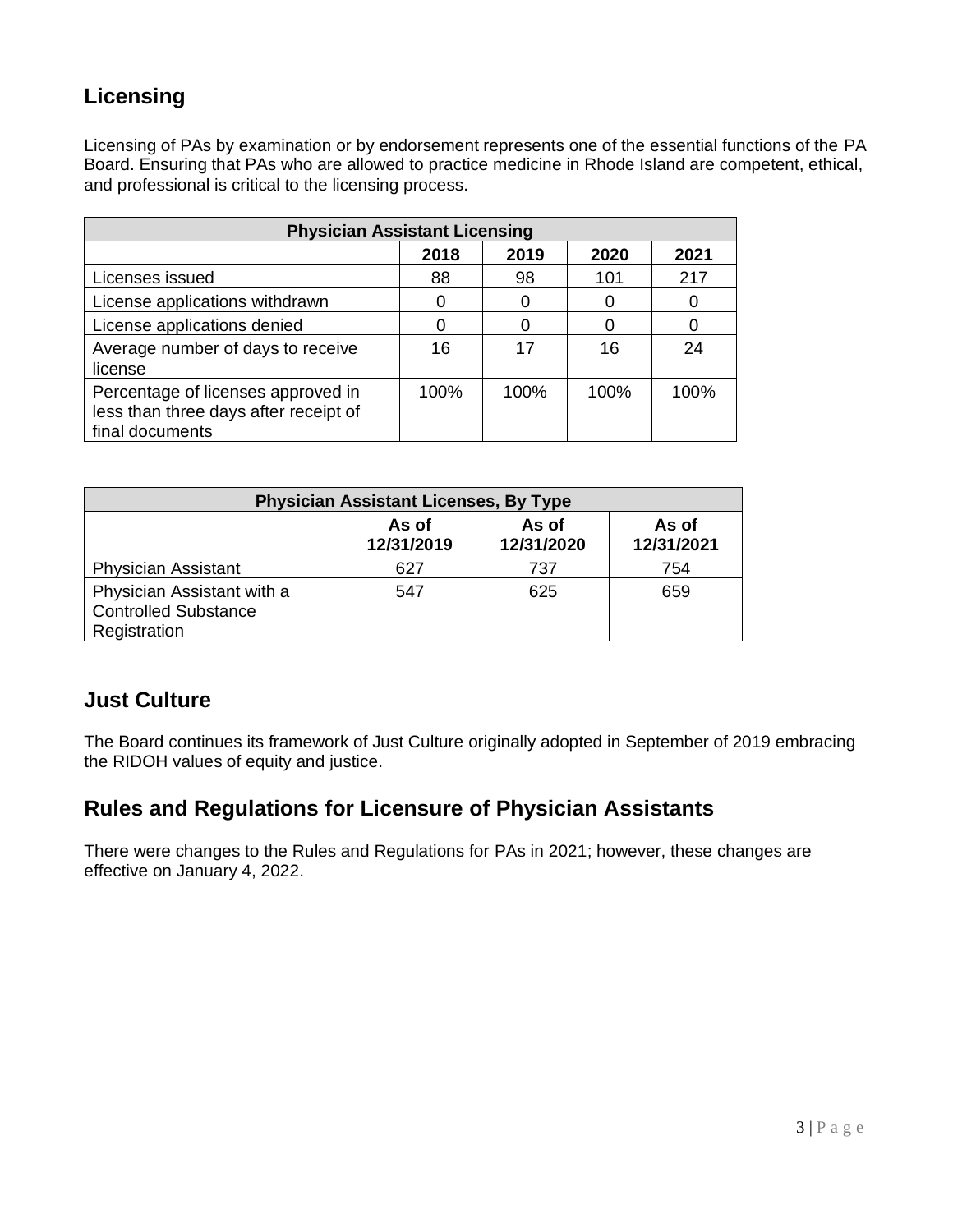# **Complaints and Disciplinary Actions**

An essential role of the Board is to investigate and adjudicate complaints. Complaints come from a variety of sources, including patients, patient advocates, notices of litigation, licensed facilities, pharmacists, physicians, and other healthcare professionals. Each complaint is reviewed prior to being opened for complete investigation. The complaint process for PAs is detailed at <https://health.ri.gov/complaints/>

| <b>Summary of Annual Complaint Activity</b>                           |      |      |      |      |  |
|-----------------------------------------------------------------------|------|------|------|------|--|
|                                                                       | 2018 | 2019 | 2020 | 2021 |  |
| Complaints received                                                   | 15   | 14   | 12   | 18   |  |
| Complaints opened for investigation                                   | 8    | 6    |      | 13   |  |
| Complaints adjudicated by full Board                                  |      | 3    |      |      |  |
| Suspensions                                                           |      |      |      |      |  |
| Voluntary agreements not to practice<br>medicine/surrender of license |      |      |      |      |  |
| License reinstatements/<br>activations with disciplinary actions      |      | 0    |      |      |  |
| Reprimands and related sanctions                                      | 3    | Ⴖ    |      |      |  |
| Revocations                                                           |      |      |      |      |  |
| Public adverse actions                                                | 5    |      |      |      |  |